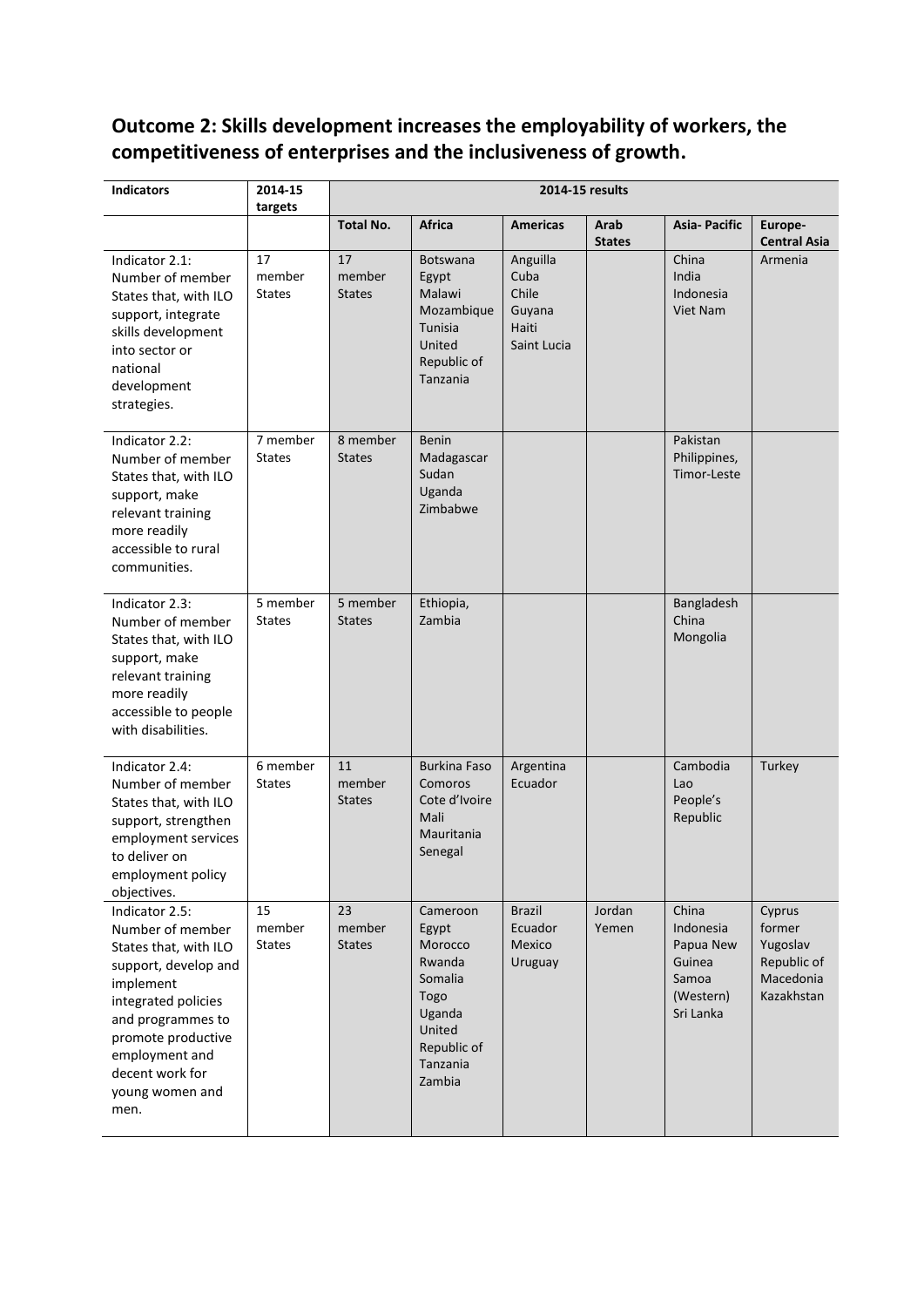# *How the strategy delivered on the 2 or 3 areas of focus identified in the programme and budget 2014-15*

This Strategy focussed on improving the efficiency and impact of skills systems and easing the transition to work by young people by improving training and working conditions. Achievement of the objectives of this strategy was supported by work in the areas of skills policy advice, enhancing access to training by rural communities, making relevant training more available to persons with disabilities and strengthened employment services to support employment objectives. These interventions in skills development have helped constituents improve the productivity of their workforces, and enhanced inclusive employment growth and development.

#### *How the strategy delivered support to constituents*

Work during the biennium focussed on the integration of skills development into national employment, sector and development strategies, including establishment of tripartite advisory bodies to better link labour supply and demand. National and sector skills development plans were adopted and capacity building efforts were made to support implementation. Skills development programmes were designed and implemented to support these plans, including many designed principally for women and youth.

Work under Skills for Trade and Economic Diversification (STED) was undertaken with reports prepared on various sectors with employment growth potential. The significance of the STED approach lies in combining skills anticipation, social dialogue, trade and industrial approaches to help bridge skills mismatches in sectors with trade growth potential to boost productivity and decent employment.

The International Organization of Employers was assisted in establishing Apprenticeship Networks in Indonesia, Turkey and Spain.

The ILO's Training for Rural Economic Empowerment (TREE) was implemented in Benin, Burkina Faso and Zimbabwe with over 5,000 rural youth benefiting from this programme during the biennium, including those benefiting from the upgrading of informal apprenticeships. In all three countries, more than 300 national administrators were trained as trainers and facilitators to take over programme management following completion of the projects.

Of the 20 countries that registered results in policies and programmes to promote productive employment and decent work for youth, nearly all did on the basis of extensive tripartite discussions. For example, in the case of Uruguay, tripartite consultations have been the basis for promoting decent work for youth through the Youth Employment Act approved in 2013 and its regulatory decree in 2015.

The ILO provided support for youth employment across a range of projects and programmes. The Youth Employment Programme was active in 10 countries (Sudan, Zambia, Jordan, Burkina Faso, Morocco, Ecuador, Uruguay, Samoa, Sri Lanka, and Zimbabwe), supporting the implementation of the strategy of ACI2, particularly regarding the development of integrated employment policies with youth employment as a priority, and the implementation of strategies and national programmes.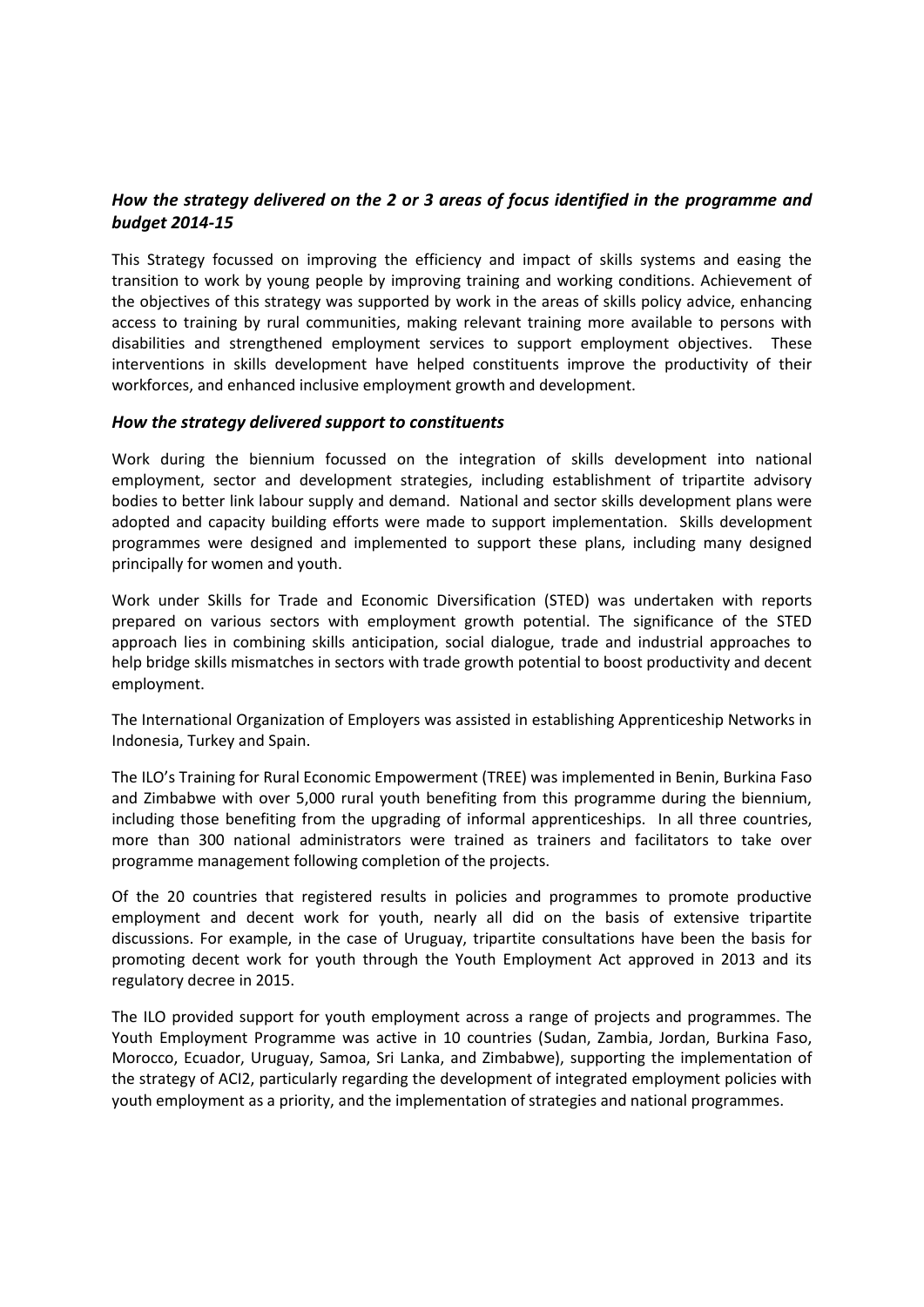## *How the strategy contributed to addressing gender equality and non-discrimination*

Gender concerns are mainstreamed at the country and regional level, and through global initiatives. Gender equality issues have featured prominently in Youth Employment Programme (YEP) products and tools, including guidelines and other publications. Many country-level activities integrated gender dimensions in support programmes and projects. Special attention was given to disadvantaged youth as well as to those in precarious and hazardous work. Addressing vulnerable youth groups, including those not in education, employment or training (NEETs) and young people with disabilities, is among the recommendations of the 2012 ILO Resolution "The youth employment crisis: A call for action". This Resolution underlines the urgency for targeted action, provides a portfolio of policy options and promotes broad exchange of experiences and stronger partnerships at the national and international levels.

The ILO is helping to improve the efficiency and impact of skills systems in China, Ethiopia, Indonesia, Vietnam and Zambia to support the employment of people with disabilities. This includes reviewing a TVET accessibility audit for young people with disabilities in Indonesia and supporting consultations with constituents to provide inputs on the Vocational Education and Training law in Vietnam. The ILO helped prepare an inclusive National TVET Guide in Ethiopia, and a module on inclusive skills training for the national teacher training curriculum for vocational skills teachers in Zambia. The ILO worked closely with the Ethiopian Women with Disabilities National Association to enhance gender equality within its work on disability. The ILO also supported work at vocational and special schools in China by helping to develop the Chinese version of the ILO Handbook on supported employment.

### *Significant external partnerships that have helped in delivering the strategy*

Technical support to G20 work streams on human resource development was provided, including development, in collaboration with the OECD, of an HRD Plan of Action for the Development Working Group (DWG) and a Multi-Year Framework for Policy Coherence in HRD between the DWG and Employment Working Group.

ILO continued its work with the Inter-Agency Group on Technical and Vocational Education, including support to the G20 DWG, in collaboration with UNESCO, on development of case studies and a background paper regarding inter-ministerial coordination is promoting skills development.

ILO is collaborating with the WTO on research into skills and trade, with a joint paper prepared for presentation to the G20.

The International Organization of Employers was assisted in establishing Apprenticeship Networks in Indonesia, Turkey and Spain.

| <b>Significant outputs</b>             |                                                                                                                                                                                                                                                                                                                                           |
|----------------------------------------|-------------------------------------------------------------------------------------------------------------------------------------------------------------------------------------------------------------------------------------------------------------------------------------------------------------------------------------------|
|                                        | The Knowledge Sharing Platform on skills development was refined. This Platform contains case<br>٠<br>studies, publications and advisory notes on a range skills issues, with more than 13000<br>knowledge products and more than 30 thousand overall visits, significant evidence of the<br>Platform's outreach to the global community. |
| Knowledge generation<br>and management | Policy Briefs on Rural Employment and Development, Skills Anticipation, Quality Apprenticeships,<br>٠<br>the Gender Divide in Skills Development and Skills Development for the Greening of LDCs were<br>prepared.                                                                                                                        |
|                                        | Based on school-to-work-transition surveys conducted in 22 countries in 2014-15, research on<br>$\bullet$<br>labour market transition of young women and men was undertaken in 15 countries. In addition,<br>three regional reports (Africa, Asia and Europe) and three thematic reports (youth and                                       |